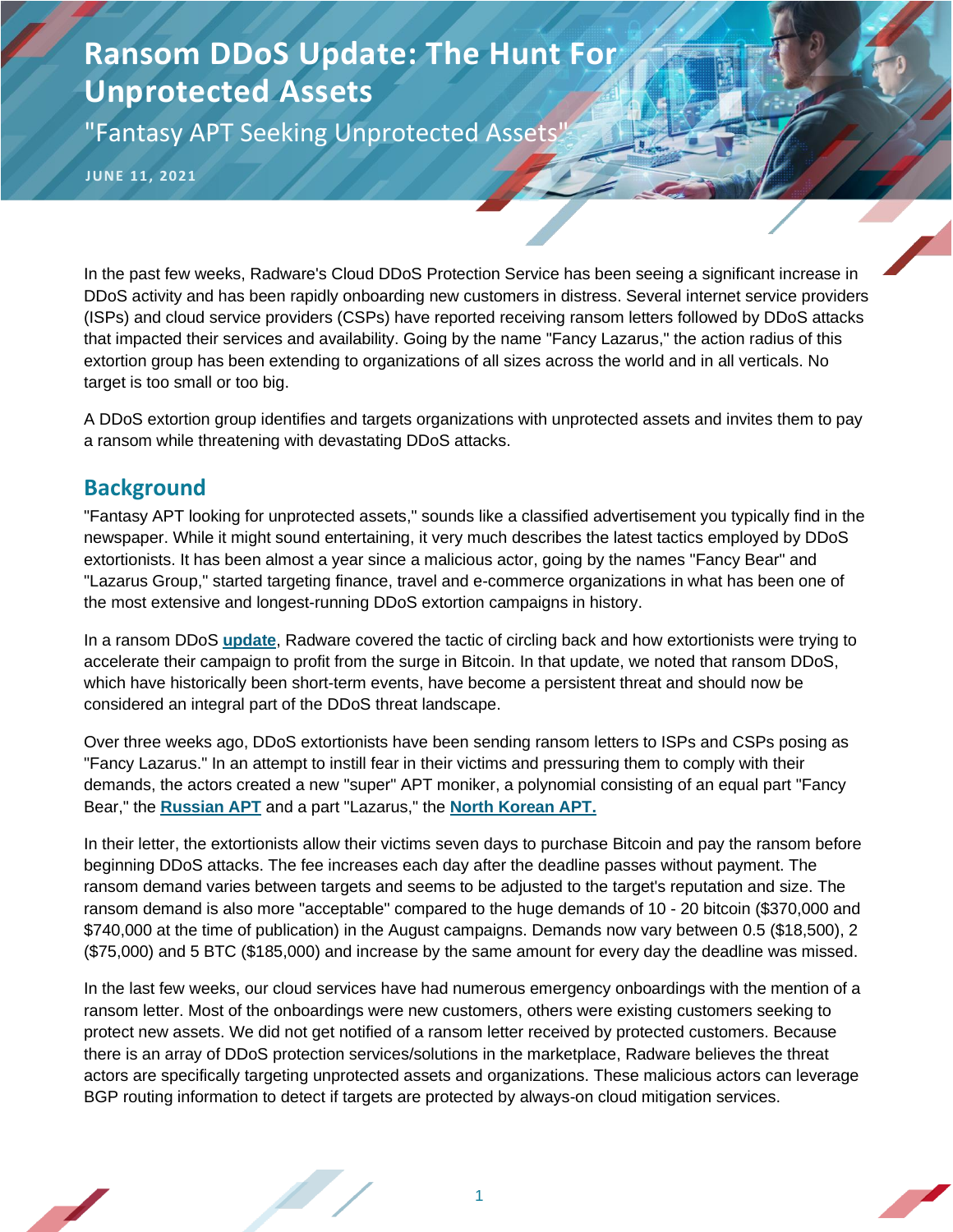"Fantasy APT Seeking Unprotected Assets'

**JUNE 11, 2021**

Reports from victims impacted by follow-up attacks of this extortion campaign confirm this observation. Most ISPs and CSPs victims did have DDoS mitigation solutions to protect their customers. However, they were not prepared for large, globally-distributed attacks targetting their DNS services and saturating their internet uplinks.

We are the Fancy Lazarus and we have chosen [Company] as target for our next DDoS attack.

Please perform a google search to have a look at some of our previous work. Also, perform a search for "NZX DDoS" or "New Zealand Stock Exchange DDoS" in the news. You don't want to be like them, do you?

Your whole network will be subject to a DDoS attack starting in 7 days on Thursday next week. (This is not a hoax, and to prove it right now we will start a small attack on a few random IPs from your [ASN] block that will last for about 2 hours. It will not be a heavy attack, and will not cause you any damage, so don't worry at this moment. We are attacking you with 10 out of 117 of our servers, so do the math.)

There's no counter measure to this, because we will be attacking your IPs directly and our attacks are extremely powerful (peak over 2 Tbps)

This means that your websites and other connected services will be unavailable for everyone. Please also note that this will severely damage your reputation among your customers who use online services. And worst of all you will lose Internet access in your offices too.

We will refrain from attacking your network for a small fee. The current fee is 0.5 Bitcoin (BTC). It's a small price for what will happen when your whole network goes down. Is it worth it? You decide!

We are giving you time to buy Bitcoin if you don't have it already.

If you don't pay the attack will start and the fee to stop will increase to 1 BTC and will increase by 0.5 Bitcoin for each day after the deadline that passed without payment.

Please send Bitcoin to the following Bitcoin address: [Bitcoin Address]

Once you have paid we will automatically get informed that it was your payment. Please note that you have to make payment before the deadline or the attack WILL start!

If you decide not to pay, we will start the attack on the indicated date and uphold it until you do. We will completely destroy your reputation and make sure your services will remain offline until you pay.

Do not reply to this email, don't try to reason or negotiate, we will not read any replies.

Once you have paid we won't start the attack and you will never hear from us again.

Please note we will respect your privacy and reputation, so no one will find out that you have complied.

#### *Figure 1: Letter circulating in several forums and received by ransom DDoS victims*

In their current message, the extortionists are claiming to use 10 out of a total of 117 attack servers to perform "not that heavy" DDoS attacks and provide proof of the legitimacy of their claims. Ransom letters in the earlier campaigns between August and December did not mention the fraction and total number of servers. In November of 2020, there was one **[tweet](https://twitter.com/troutman/status/1328383938209984513)** revealing a campaign from a group claiming to be the "Armada Collective" that was targeting smaller ISPs. The message mentioned a demonstration DDoS attack using five of the 117 attack servers (see [Figure 2\)](#page-2-0).

2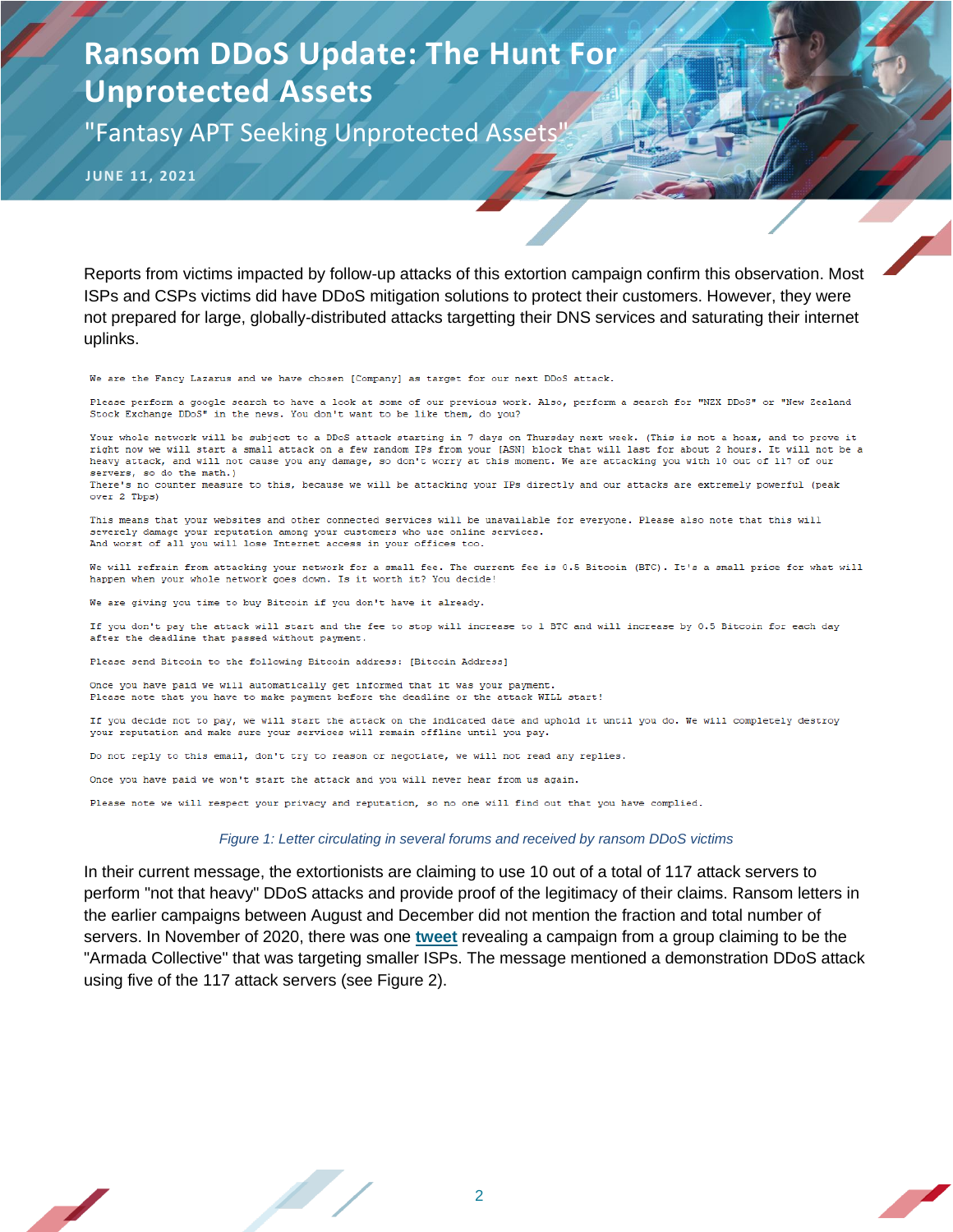"Fantasy APT Seeking Unprotected Assets'

**JUNE 11, 2021**

One of my clients received this via email to valid personal email accounts earlier this week and thought it was a hoax.

FORWARD THIS MAIL TO WHOEVER IS IMPORTANT IN YOUR COMPANY AND CAN MAKE DECISION!

We are Armada Collective and we have chosen <REDACTED> as target for our next DDoS attack

Your whole network will be DDoS-ed starting next Thursday if you don't pay 1 Bitcoin @ 1A2VwyKtDWuRkRLzhd6iEMhZgt9ekTj2iU

When we say your network, we have your IP ranges, so we will be targeting you directly and no protection will help. And our attacks are very powerful (peak at 2 Gpbs).

As proof right now we will start 10-15 minutes amplification attack on <Legit IP Address> with 5 of our 117 servers, so do the math. We are just making a short time small demonstration, because we don't want cause you any damage at this moment. Check your logs!

But if you don't pay by Thursday, long-term attack will start, price to stop will increase to 2 BTC and will go up 1 BTC for every day of attack.

If you report this to media and try to get some free publicity by using our name, instead of paying, attack will start permanently and will last for a long time. This is not a joke.

Our attacks are extremely powerful - peak over 2 Tbps per second. So, no cheap protection will help.

We are not sure if it is enough to completely shut down your network, but we will surely cause you large damage, both to you and your users. You do the calculation. Prevent it all with just one Bitcoin!

Do not reply, we will probably not read. Pay and we will know its you. AND YOU WILL NEVER AGAIN HEAR FROM US!

Nobody will ever know you cooperated.

(edited)

<span id="page-2-0"></span>They are currently being DDOS'd.

*Figure 2: Ransom Letter from Armada Collective in November of 2020*

### **ISP and CSP Targeted by Ransom DDoS**

On May 19th, Danish Computerworld **[reported](https://www.computerworld.dk/art/256599/norlys-paa-vej-med-politianmeldelse-efter-kaempe-ddos-angreb-saadan-fandt-torsdagens-angreb-sted)** that Copenhagen ISP Gigabit was hit by a DDoS attack that took their network down for almost three hours. According to the Danish **[media](https://www.computerworld.dk/art/256615/efter-stort-ddos-angreb-langer-gigabit-direktoer-ud-efter-offentlige-myndigheder)**, the attack was between 50 - 200Gbps. The Danish ISP confirmed being approached by a hacker group calling itself "Fancy Lazarus" before the attacks started. Once the company had returned to full operation, Gigabit immediately prepared a detailed logbook and reported it to law enforcement, including the Center for Cybersecurity (CFCS).

Norlys, another Danish ISP, was attacked in the early hours of May 20th. Large amounts of traffic were directed towards the company's DNS servers and impacted their customers' TV and internet services. The DDoS attack lasted for three hours and it took Norlys until that afternoon to recover all operations.

On May 21st, the Irish Emergency Logistics Team reported unprecedented levels of cybersecurity incidents in Ireland. According to a warning posted by CloudCIX, a leading Irish internet exchange and CSP, many ISPs in Ireland were the target of several DDoS attacks lasting a few hours each morning. Each affected ISP received a warning of a major DDoS attack that would start on May 21st unless the company paid 0.5 bitcoin.

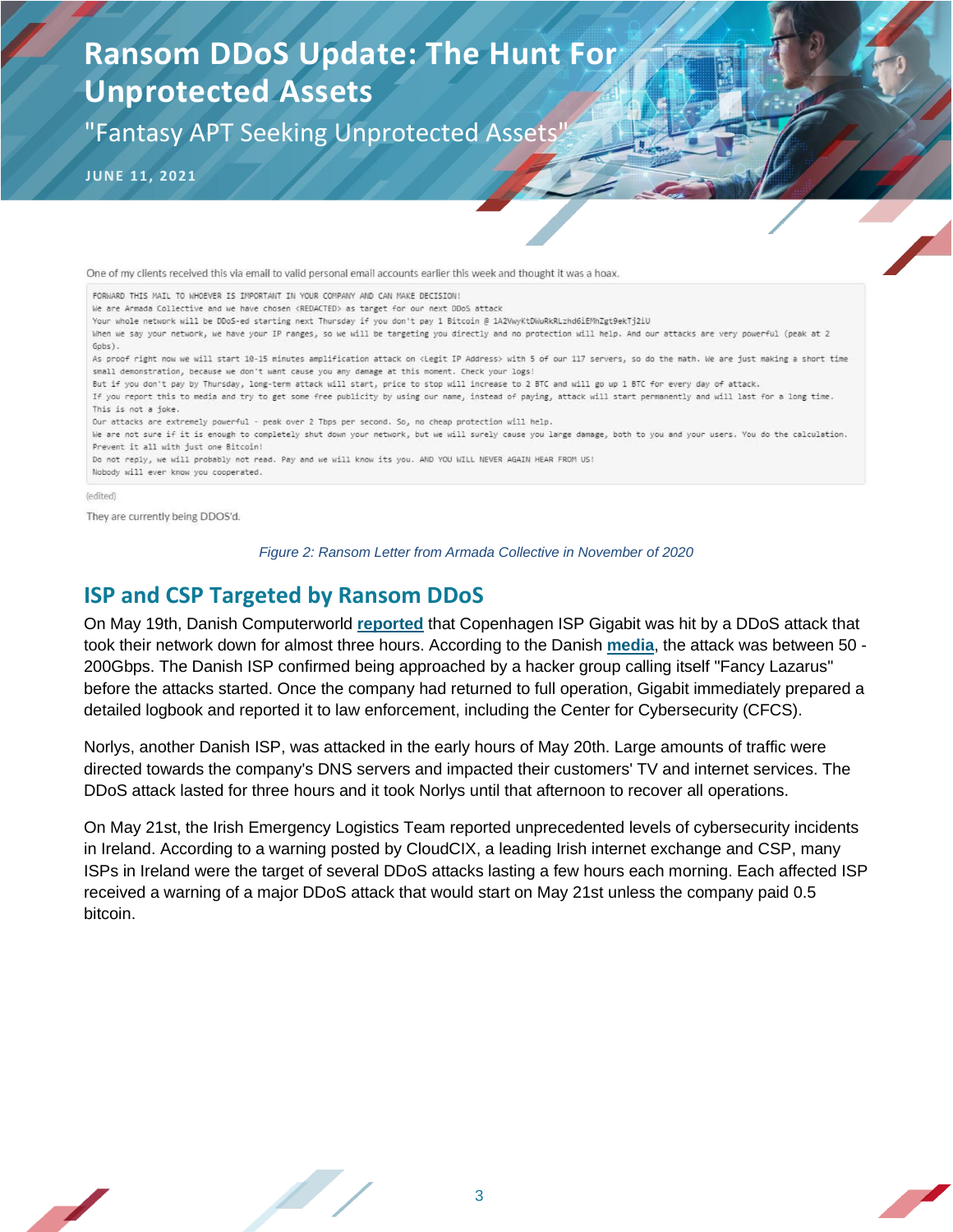"Fantasy APT Seeking Unprotected Assets"

**JUNE 11, 2021**



Irish Emergency Logistics Team | @irishelt

'The level of cyber security incidents in Ireland over the last week is unprecedented.'

Little bit blurry but I received this message as I was signing into a site I use for business..

Each affected ISP received a warning that major DDOS attacks would start on Friday 21st May..



10:38 AM · May 21, 2021 · Twitter Web App



A message announcing "CloudCIX are operating at level 5, the highest level of threat meaning a DDoS attack is imminent," was spread across several Irish websites via JavaScript popups, as found in the HTML source of an Irish freight provider's login page (see [Figure 4\)](#page-4-0).

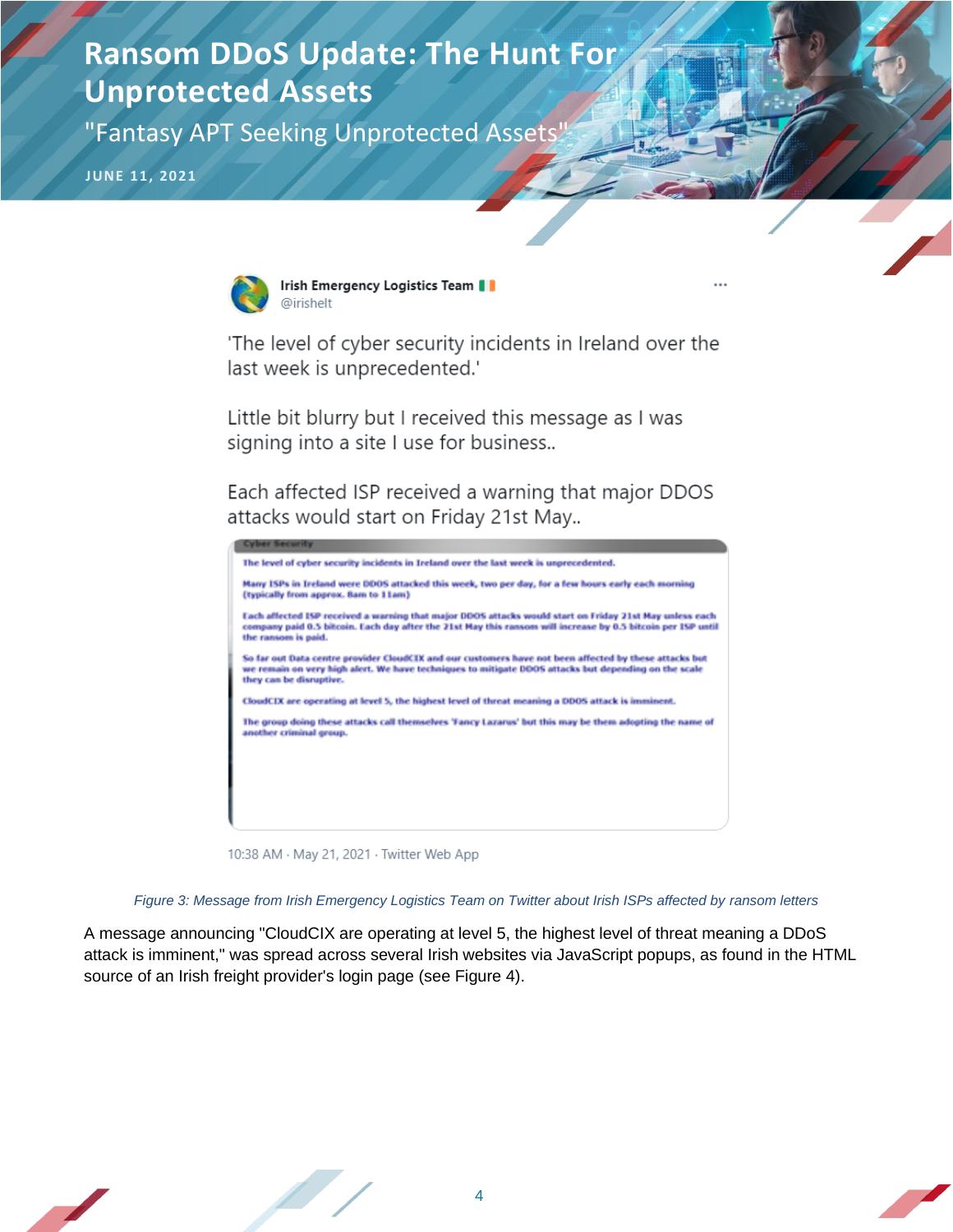"Fantasy APT Seeking Unprotected Assets"

**JUNE 11, 2021**

- cdiv class="dialog" title="Cyber Security" id="dvCyberSecurity" style="display:none;width:500px")<br>p style="padding-bottom:iOpx;color:darkblue;font-weight:bold"><br>The level of cyber security incidents in Ireland over the la
- 
- p><br>| style="padding-bottom:10px;color:darkblue;font-weight:bold"><br>|Many ISPs in Ireland were DDOS attacked this week, two per day, for a few hours early each morning (typically from approx. 8am to 11am)<br>|-
- 
- ۰/۲۰/Le="padding-bottom:10px;color:darkblue;font-weight:bold"><br>Each affected ISP received a warning that major DDOS attacks would start on Friday 21st May vnless each company paid 0.5 bitcoin. Each day after the 21st May
- .<br>.<br>So far put Data centre provider CloudCIX and our customers have not been affected by these attacks but we remain on very high alert, We have techniques to mitigate DOOS attacks but depending on the scale they can be di
- rryle="padding-bottom:10px;color:darkblue;font-weight:bold"><br>-CloudCIX are operating at level 5, the highest level of threat meaning a DDOS attack is imminent.<br>o>
- rry<br>style="colonidarkblue;font-weight:bold"><br>The group doing these attacks call themselves 'Fancy Lazarus' but this may be them adopting the name of another criminal group.

#### *Figure 4: Javascript popup announcing CloudCIX operating at level 5*

#### <span id="page-4-0"></span>Zero.bs **[published](https://zero.bs/collection-of-extortionransom-mails.html)** a ransom note from "Fancy Lazarus" addressed to Blacknight Solutions, threatening to start an attack unless 0.5 bitcoin was paid.

We are the Fancy Lazarus and we have chosen Blacknight Internet Solutions as target for our next DDoS attack. Please perform a google search to have a look at some of our previous work. Also, perform a search fo r "NZX DDoS" or "New Zealand Stock Exchange DDoS" in the news. You don't want to be like them, do yo  $u$ ? Your whole network will be subject to a DDoS attack starting in 7 days on Thursday next week. (This i s not a hoax, and to prove it right now we will start a small attack on a few random IPs from your AS 39122 block that will last for about 2 hours. It will not be a heavy attack, and will not cause you a

ny damage, so don't worry at this moment. We are attacking you with 10 out of 117 of our servers, so do the math.)

There's no counter measure to this, because we will be attacking your IPs directly and our attacks ar e extremely powerful (peak over 2 Tbps)

This means that your websites and other connected services will be unavailable for everyone. Please a Iso note that this will severely damage your reputation among your customers who use online services. And worst of all you will lose Internet access in your offices too.

We will refrain from attacking your network for a small fee. The current fee is 0.5 Bitcoin (BTC). I t's a small price for what will happen when your whole network goes down. Is it worth it? You decide!

We are giving you time to buy Bitcoin if you don't have it already.

If you don't pay the attack will start and the fee to stop will increase to 1 BTC and will increase b y 0.5 Bitcoin for each day after the deadline that passed without payment.

Please send Bitcoin to the following Bitcoin address: 18DmLkqBKJD3mMakz2yvrFbNSkMD2N5iXL

Once you have paid we will automatically get informed that it was your payment. Please note that you have to make payment before the deadline or the attack WILL start!

If you decide not to pay, we will start the attack on the indicated date and uphold it until you do. We will completely destroy your reputation and make sure your services will remain offline until you pay.

Do not reply to this email, don't try to reason or negotiate, we will not read any replies.

Once you have paid we won't start the attack and you will never hear from us again.

Please note we will respect your privacy and reputation, so no one will find out that you have compli ed.

*Figure 5: Ransom letter addressed to Blacknight Solutions (source: zero.bs)*

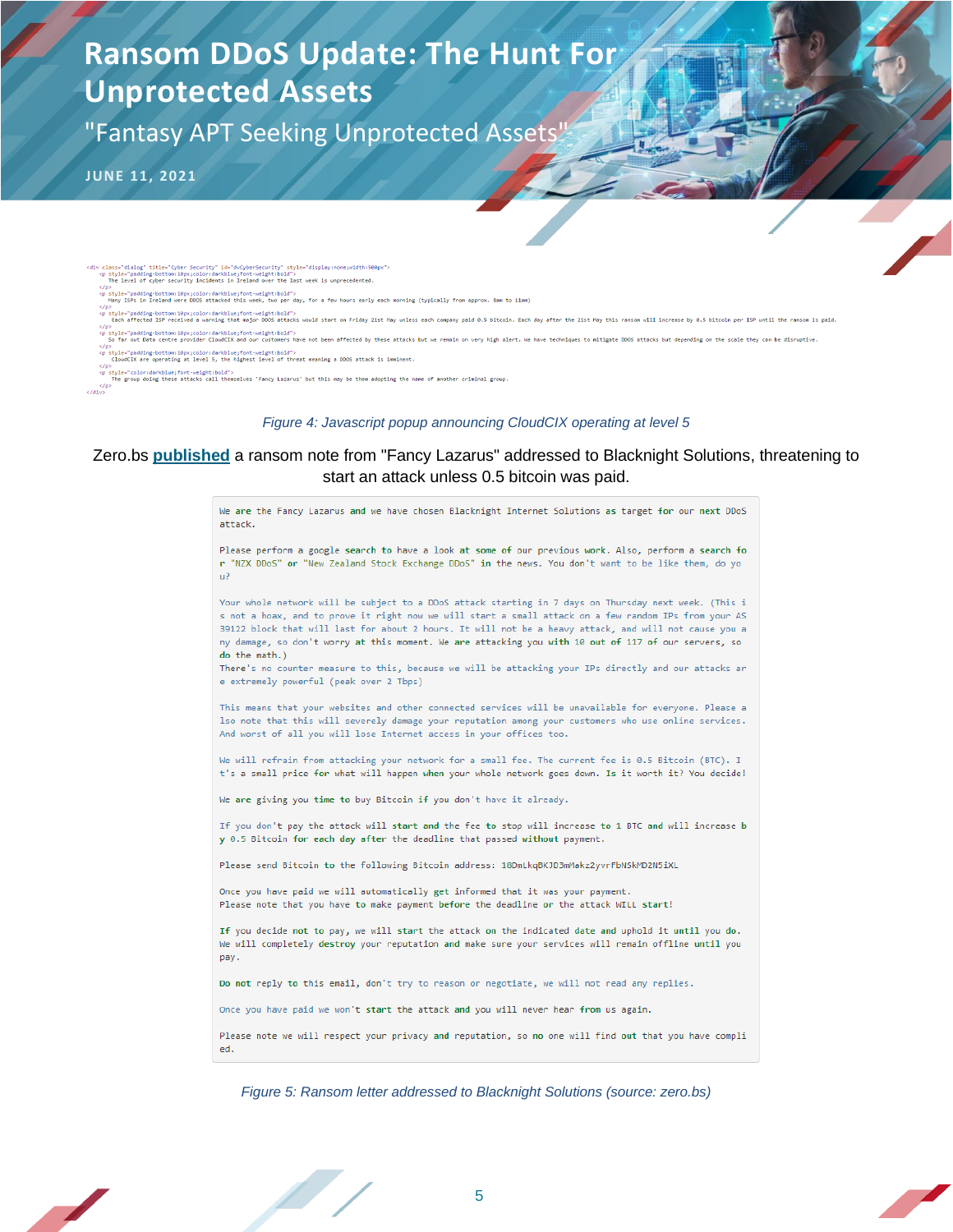"Fantasy APT Seeking Unprotected Assets"

**JUNE 11, 2021**

On May 23rd, Blacknight Solutions **[announced](https://blacknight.tech/large-ddos-on-going/)** a large DDoS attack on their network. The DDoS ceased in the early morning hours of the next day (see [Figure 6\)](#page-5-0).



Large DDoS on going by Paul Kelly on 23rd May 2021 @ 11:33 am in Network

### \*Ongoing Sunday 23/5/2021\*

Summary:

Starting around 11am this morning we started seeing a large DDoS inbound facing a specific customer. However this is affecting our international connectivity as it has filled our links with our Transit providers.

On Going Efforts:

We're working with carriers and our network team are rejigging some routes within the network to move traffic around to alleviate the pinch points. 00000

Update -Sunday 23.05.2021 13:05 - We are seeing another DDoS which is causing some latency issues on our network - Our engineers are monitoring the issues and taking measures to keep services online.

Update - Monday 24/5 04:00: The DDoS has now ceased again and services are coming back online

#### *Figure 6: Blacknight Solutions status page about large DDoS attack*

<span id="page-5-0"></span>Another ransom message was **[reported](https://www.bitcoinabuse.com/reports/1J2F6H2jndd3TSRHsSFd4nX4naaMUncBXk)** on Bitcoin Abuse on May 26th. Again, the message originated from a group calling themselves "Fancy Lazarus" and demanded a ransom of 0.5 bitcoin from Cablenet, a internet service provider based in Cyprus.

6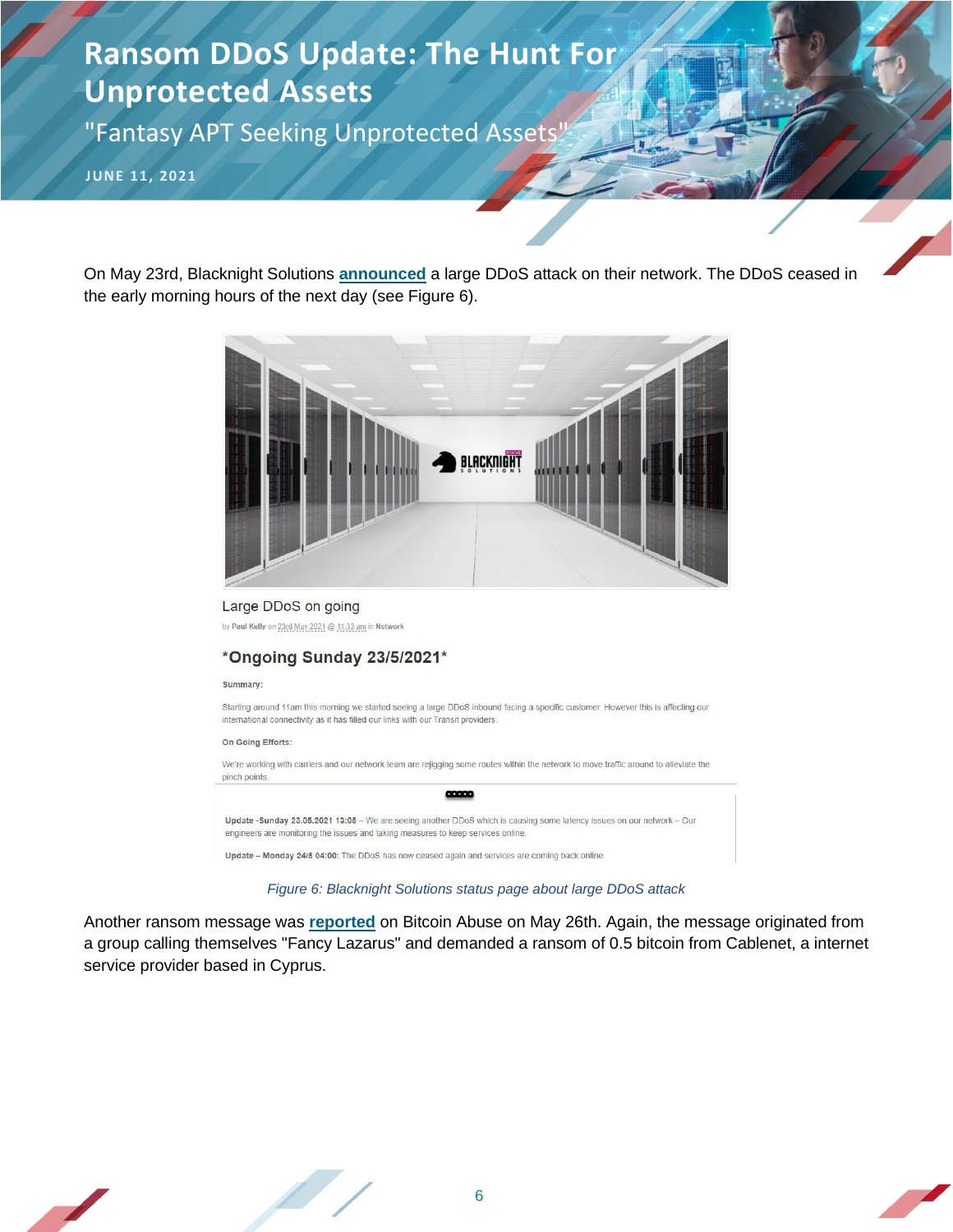"Fantasy APT Seeking Unprotected Assets'

**JUNE 11, 2021**

| Date         | <b>Abuse Type</b> | <b>Description</b>                                                                                                                                                                                                                                                                                                                                                                                                                                                                                                                                                                                                                                                                                                                                                                                                                                                                                                                                                                                                                                                                                                                                                                                                                                                                                                                                                                                                                                                                                                                                                                                                                                                                                                                                                                                                                                                                                                       |
|--------------|-------------------|--------------------------------------------------------------------------------------------------------------------------------------------------------------------------------------------------------------------------------------------------------------------------------------------------------------------------------------------------------------------------------------------------------------------------------------------------------------------------------------------------------------------------------------------------------------------------------------------------------------------------------------------------------------------------------------------------------------------------------------------------------------------------------------------------------------------------------------------------------------------------------------------------------------------------------------------------------------------------------------------------------------------------------------------------------------------------------------------------------------------------------------------------------------------------------------------------------------------------------------------------------------------------------------------------------------------------------------------------------------------------------------------------------------------------------------------------------------------------------------------------------------------------------------------------------------------------------------------------------------------------------------------------------------------------------------------------------------------------------------------------------------------------------------------------------------------------------------------------------------------------------------------------------------------------|
| May 26, 2021 | ransomware        | We are the Fancy Lazarus and we have chosen Cablenet as target for our next DDoS attack. Please perform a google<br>search to have a look at some of our previous work. Also, perform a search for "NZX DDoS" or "New Zealand Stock<br>Exchange DDoS" in the news. You don't want to be like them, do you? Your whole network will be subject to a DDoS<br>attack starting in 7 days, on Wednesday next week. (This is not a hoax, and to prove it right now we will start a small<br>attack on your DNS servers that will last for about 2 hours. It will not be a heavy attack, and will not cause you any<br>damage, so don't worry at this moment. We are attacking you with 10 out of 117 of our servers, so do the math.)<br>There's no counter measure to this, because we will be attacking your IPs directly and our attacks are extremely<br>powerful (peak over 2 Tbps) This means that your websites and other connected services will be unavailable for<br>everyone. Please also note that this will severely damage your reputation among your customers who use online<br>services. And worst of all you will lose Internet access in your offices too. We will refrain from attacking your network for<br>a small fee. The current fee is 0.5 Bitcoin (BTC). It's a small price for what will happen when your whole network goes<br>down. Is it worth it? You decide! We are giving you time to buy Bitcoin if you don't have it already. If you don't pay the<br>attack will start and the fee to stop will increase to 1 BTC and will increase by 0.5 Bitcoin for each day after the deadline<br>that passed without payment. Please send Bitcoin to the following Bitcoin address:<br>1J2F6H2jndd3TSRHsSFd4nX4naaMUncBXk Once you have paid we will automatically get informed that it was your<br>payment. Please note that you have to make payment before the deadline or the attack WILL start! |

*Figure 7: Bitcoin Abuse report of DDoS ransom letter targeting Cablenet*

### **Reasons For Concern**

A ransom DDoS group is identifying and targeting organizations with unprotected assets with ransom letters and threats of devastating DDoS attacks. The action radius of the extortionists has been extending rapidly to organizations of all sizes across the world and in all verticals. If your organization has a critical service exposed or loss of connectivity impacts your business, you are a potential target for these extortionists.

Back in January, we said ransom DDoS had become a persistent threat and we do not expect this to change anytime soon. As long as there are victims to extort, campaigns will keep emerging.

### **Recommendations**

Radware recommends organizations, ISPs and CSPs of any size and vertical to assess the protection of their internet connections and plan against globally distributed DDoS attacks aimed at DNS servers and attempting to saturate internet uplinks.

On-premise or local DDoS detection and mitigation is adequate for latency sensitive services and applications, but it only protects local infrastructure against attacks that are below the capacity of the internet links. Once attacks grow beyond the bandwidth of those connections, an upstream solution is required to block attacks while allowing only legitimate traffic to the organization. Large and globally distributed DDoS attacks can only be effectively mitigated by stopping malicious traffic closest to its source and never allowing multiple geographically distributed traffic streams to flock. Globally distributed and anycasted protection services are most effective against these kinds of DDoS attacks.

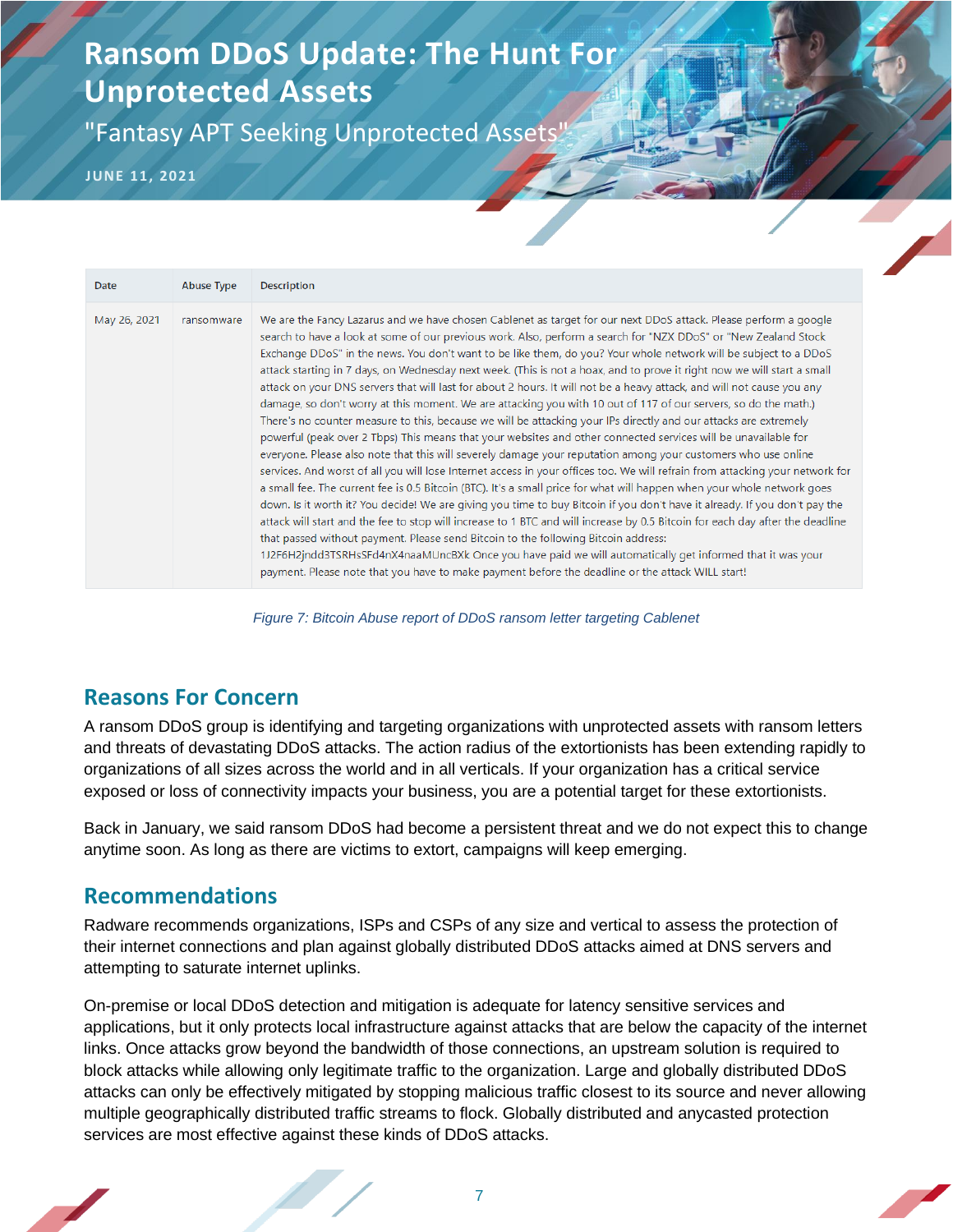"Fantasy APT Seeking Unprotected Assets"

**JUNE 11, 2021**

Cloud DDoS services will introduce latency, which can be unacceptable for certain applications and services during normal operating conditions. Hybrid DDoS protection provides the best of both worlds with onpremise protection against all types of DDoS attacks while automatically diverting to a Cloud DDoS mitigation service when the attacks risk saturating the internet link. While diverted to the cloud, additional latency will be incurred, but the service will remain available, while in peace time there is no additional latency.

More information on different deployment options for different use cases can be found in this **[blog](https://blog.radware.com/security/ddos/2020/12/on-demand-always-on-or-hybrid-well-it-depends-on-the-use-case/)**.

Our DDoS response guide outlines steps that allow you to minimize the impact of a DDoS attack and how to recover quickly. Download your guide **[here](https://blog.radware.com/campaign/2021/01/ddos-response-guide/)**.

### **EFFECTIVE DDOS PROTECTION ESSENTIALS**

- **Hybrid DDoS Protection** On-premise and [cloud DDoS protection](https://www.radware.com/products/cloud-ddos-services/) for real-time [DDoS attack](https://www.radware.com/solutions/security/)  [prevention](https://www.radware.com/solutions/security/) that also addresses high volume attacks and protects from pipe saturation
- **Behavioral-Based Detection** Quickly and accurately identify and block anomalies while allowing legitimate traffic through
- **Real-Time Signature Creation** Promptly protect from unknown threats and zero-day attacks
- **A Cybersecurity Emergency Response Plan** A dedicated emergency team of experts who have experience with Internet of Things security and handling IoT outbreaks
- **Intelligence on Active Threat Actors** high fidelity, correlated and analyzed date for preemptive protection against currently active known attackers.

For further **[network and application protection](https://www.radware.com/solutions/ddos-protection/)** measures, Radware urges companies to inspect and patch their network in order to defend against risks and threats.

### **EFFECTIVE WEB APPLICATION SECURITY ESSENTIALS**

- **Full OWASP Top-10** coverage against defacements, injections, etc.
- **Low false positive rate** using negative and positive security models for maximum accuracy
- **Auto policy generation** capabilities for the widest coverage with the lowest operational effort
- **Bot protection and device fingerprinting** capabilities to overcome dynamic IP attacks and achieving improved bot detection and blocking
- **Securing APIs** by filtering paths, understanding XML and JSON schemas for enforcement, and activity tracking mechanisms to trace bots and guard internal resources

**Flexible deployment options** - on-premise, out-of-path, virtual or cloud-based